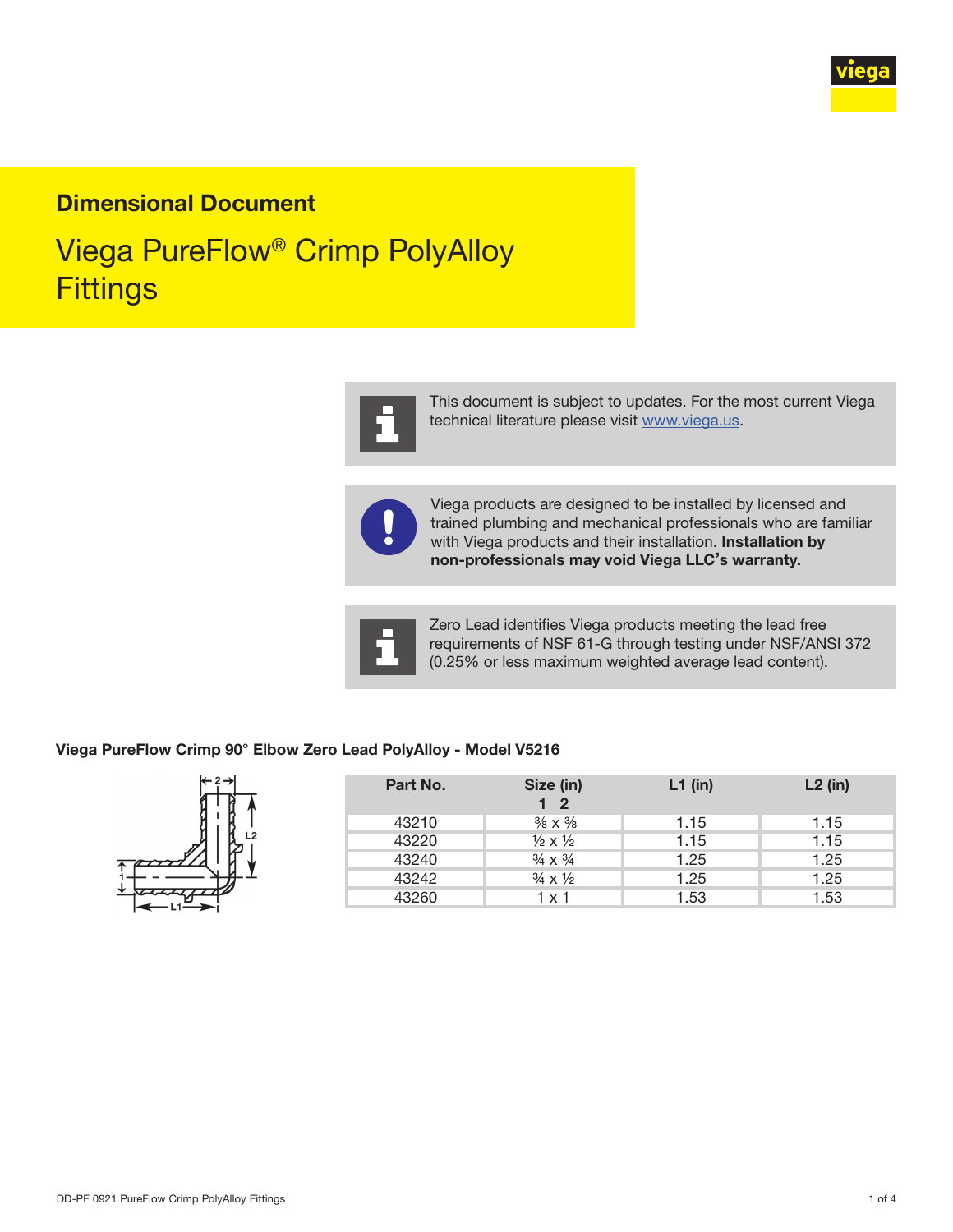

# Viega PureFlow Crimp Tee Zero Lead PolyAlloy - Model V5218



| Part No. | Size (in)<br>2 3                                    | $L1$ (in) | $L2$ (in) | $L3$ (in) |
|----------|-----------------------------------------------------|-----------|-----------|-----------|
| 43500    | $\frac{3}{8}$ X $\frac{3}{8}$ X $\frac{3}{8}$       | 1.16      | 1.16      | 1.16      |
| 43520    | $\frac{1}{2} \times \frac{1}{2} \times \frac{1}{2}$ | 1.15      | 1.15      | 1.15      |
| 43334    | $\frac{1}{2} \times \frac{1}{2} \times \frac{3}{4}$ | 1.25      | 1.25      | 1.15      |
| 43540    | $\frac{3}{4} \times \frac{3}{4} \times \frac{3}{4}$ | 1.25      | 1.25      | 1.25      |
| 43433    | $\frac{3}{4} \times \frac{1}{2} \times \frac{1}{2}$ | 1.25      | 1.15      | 1.25      |
| 43434    | $\frac{3}{4} \times \frac{1}{2} \times \frac{3}{4}$ | 1.25      | 1.25      | 1.25      |
| 43443    | $\frac{3}{4} \times \frac{3}{4} \times \frac{1}{2}$ | 1.15      | 1.15      | 1.25      |
| 43445    | $\frac{3}{4} \times \frac{3}{4} \times 1$           | 1.30      | 1.30      | 1.34      |
| 43544    | $1 \times \frac{3}{4} \times \frac{3}{4}$           | 1.37      | 1.36      | 1.36      |
| 43545    | $1 \times \frac{3}{4} \times 1$                     | 1.54      | 1.39      | 1.54      |
| 43553    | $1 \times 1 \times \frac{1}{2}$                     | 1.33      | 1.33      | 1.32      |
| 43554    | $1 \times 1 \times \frac{3}{4}$                     | 1.33      | 1.33      | 1.26      |
| 43560    | $1 \times 1 \times 1$                               | 1.53      | 1.53      | 1.53      |

#### Viega PureFlow Crimp Zero Lead Coupling PolyAlloy - Model V5215



| Part No. | Size (in)<br>$\overline{2}$      | $L$ (in) |
|----------|----------------------------------|----------|
| 43402    | $\frac{3}{8} \times \frac{3}{8}$ | 1.52     |
| 43403    | $\frac{1}{2} \times \frac{1}{2}$ | 1.50     |
| 43332    | $\frac{1}{2} \times \frac{3}{8}$ | 1.52     |
| 43343    | $\frac{3}{4} \times \frac{1}{2}$ | 1.50     |
| 43353    | $1 \times \frac{1}{2}$           | 1.70     |
| 43404    | $\frac{3}{4} \times \frac{3}{4}$ | 1.50     |
| 43354    | $1 \times \frac{3}{4}$           | 1.70     |
| 43355    | 1 x 1                            | 1.82     |

# Viega PureFlow Crimp Test Plug Zero Lead PolyAlloy - Model V5058



| Part No. | Size (in)     | $L$ (in) |
|----------|---------------|----------|
| 43702    | $\frac{3}{8}$ | 0.76     |
| 43723    | 1⁄2           | 0.76     |
| 43744    | $\frac{3}{4}$ | 0.95     |
| 43765    |               | 1.13     |

#### Viega PureFlow Crimp Valve Zero Lead PolyAlloy ¼ Turn - Model V5236

| L <sub>2</sub> |  |
|----------------|--|
|                |  |
|                |  |
|                |  |

| Part No. | Size (in) | $L1$ (in) | $L2$ (in) |
|----------|-----------|-----------|-----------|
| 43030    | 1/2       | 2.83      | 1.45      |
| 13040    | 3/4       | 3.00      | .45       |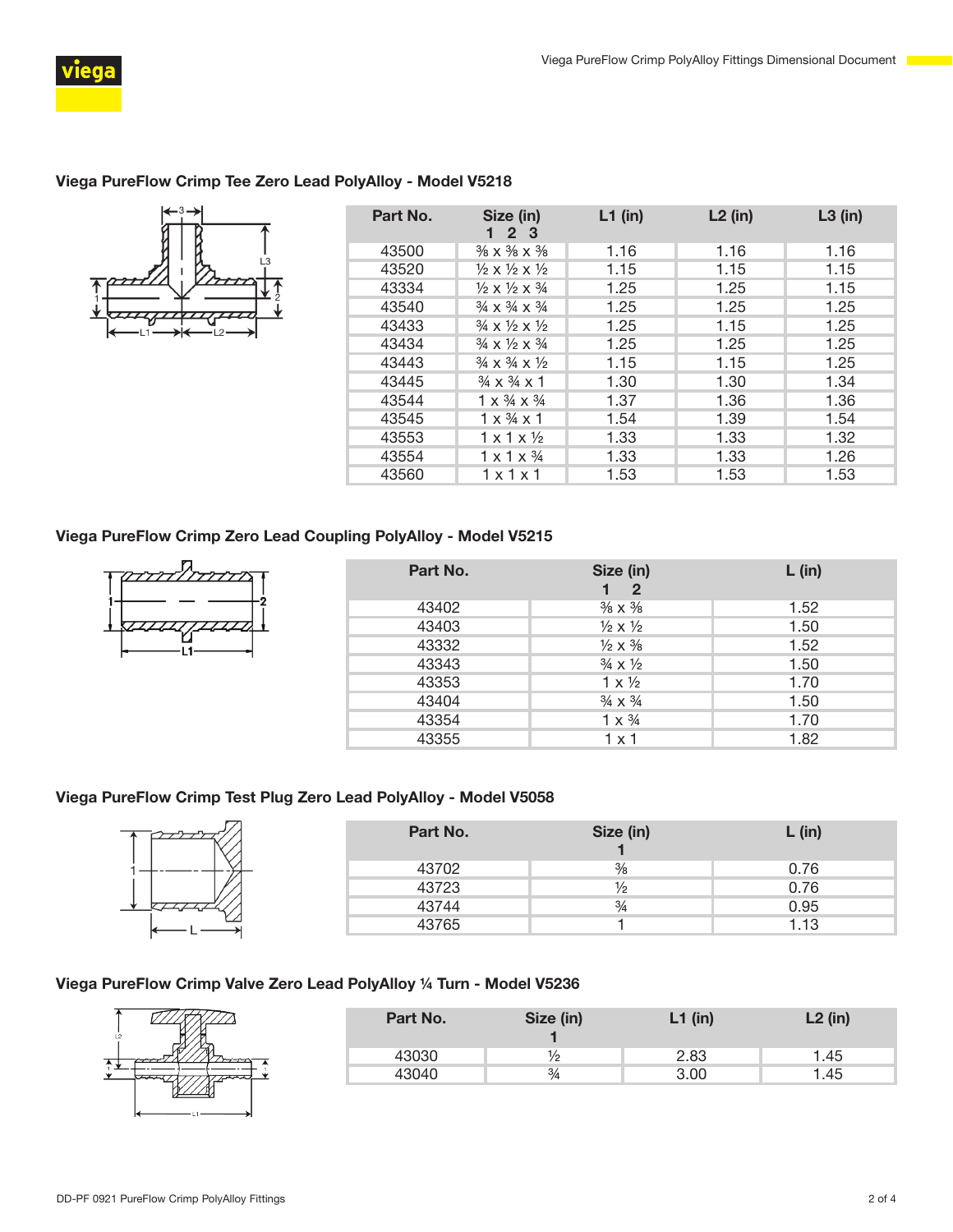

#### Viega PureFlow Crimp Stop Valve Straight Zero Lead PolyAlloy Crimp x Lav ¼Turn - Model V5036.30

|                       | Part No. | Size (in)<br>- 2 | $L1$ (in) | $L2$ (in) |
|-----------------------|----------|------------------|-----------|-----------|
| $\tau$ and the $\tau$ | 43023    | % x 1/2 Lav      | 3.00      | 1.45      |
| بالملامات             |          |                  |           |           |

#### Viega PureFlow Crimp Stop Valve Straight Zero Lead PolyAlloy Crimp x Closet ¼ Turn - Model V5036.31

| L2 |  |
|----|--|
|    |  |

| Part No. | Size (in)<br>$1\quad 2$                 | $L1$ (in) | $L2$ (in) |
|----------|-----------------------------------------|-----------|-----------|
| 43002    | $\frac{3}{8}$ x $\frac{1}{2}$ Closet    | 3.00      | 1.45      |
| 43003    | $\frac{1}{2} \times \frac{1}{2}$ Closet | 3.00      | 1.45      |

#### Viega PureFlow Crimp Manifold Zero Lead PolyAlloy Flow Through - Model V5031.2



| Part No. | Size (in)<br>$1\quad 2$                   | <b>Outlets</b> | $L1$ (in) | $L2$ (in) | $L3$ (in) |
|----------|-------------------------------------------|----------------|-----------|-----------|-----------|
| 65152    | $\frac{3}{4} \times \frac{1}{2}$          | 2              | 6.50      | 2.00      | 1.55      |
| 65153    | $\frac{3}{4} \times \frac{1}{2}$          | 3              | 8.50      | 2.00      | 1.55      |
| 65154    | $\frac{3}{4} \times \frac{1}{2}$          | 4              | 10.50     | 2.00      | 1.55      |
| 65254    | $1 \times \frac{3}{4} \times \frac{1}{2}$ | 4              | 10.60     | 2.00      | 1.55      |
| 65256    | $1 \times \frac{1}{2}$                    | 6              | 14.80     | 2.00      | 1.55      |
| 65258    | $1 \times \frac{1}{2}$                    | 8              | 18.80     | 2.00      | 1.55      |

#### Viega PureFlow Crimp Manifold Zero Lead PolyAlloy Closed - Model V5031.22

|              | Part No. | Size (in)                        | <b>Outlets</b> | $L1$ (in) | $L2$ (in) | $L3$ (in) |
|--------------|----------|----------------------------------|----------------|-----------|-----------|-----------|
| $\mathbb{D}$ | 65104    | $\frac{3}{4} \times \frac{1}{2}$ |                | 10.10     | 2.00      | 1.55      |
|              | 65206    | $1 \times \frac{1}{2}$           | ൳              | 14.30     | 2.00      | 1.55      |

#### Viega PureFlow Crimp Lav Adapter Zero Lead PolyAlloy Crimp x Lav - Model V5263

|               | Part No. | Size (in)<br>19                      | $L1$ (in) |
|---------------|----------|--------------------------------------|-----------|
| **********    | 43323    | $\frac{3}{8}$ x $\frac{1}{2}$ Lav    | 1.52      |
|               | 43333    | $\frac{1}{2} \times \frac{1}{2}$ Lav | 1.46      |
| ,,,,,,,,,,,,, | 43344    | $3/4 \times 3/4$ Lav                 | 1.62      |
|               |          |                                      |           |